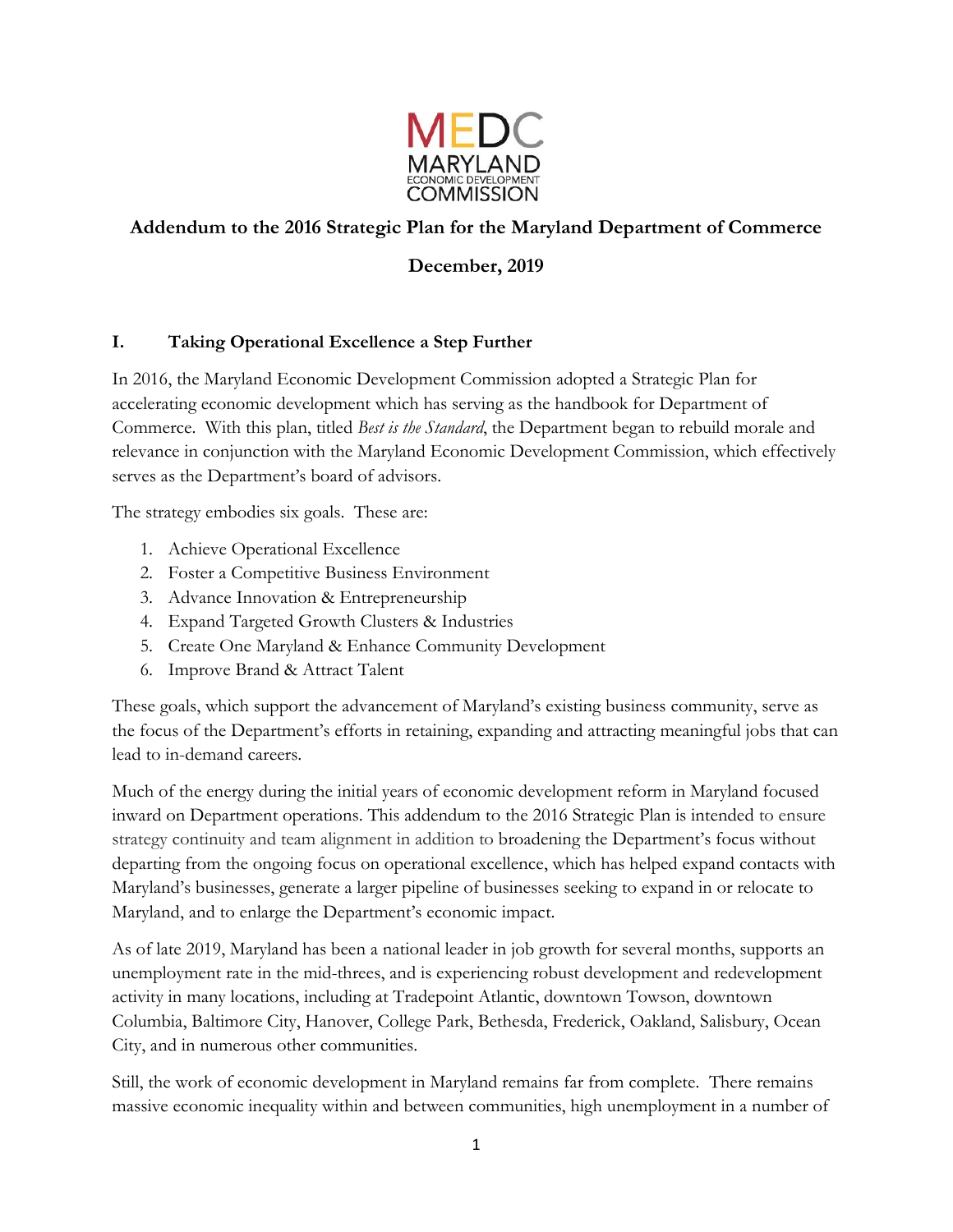rural communities, an unsatisfactory level of commercialization given Maryland's leadership position in global research and development, and an apparent lack of understanding or concern regarding the needs of businesses among elected officials across the state, including the General Assembly in Annapolis.

Under Commerce Secretary Kelly M. Schulz, who succeeded Mike Gill in early 2019, the guiding principle of the Department of Commerce is "Prosperity with a Purpose." In essence, this means that while the state uses the tools of economic development to create and support prosperity, job creation and business growth in Maryland, the ultimate goal is to empower the people who work in the state to build better lives for themselves and their families.

The formation of the Commerce Subcabinet in 2015, chaired by Secretary Schulz, which has grown to ten (10) State Agencies and five (5) work groups under her leadership, has been an effective tool in coordinating statewide economic strategies in support of the business community. Secretary Schulz initiated the successful Regional Resources and Small Business Workgroups in 2019, advancing interagency coordination, collaborations and creative solutions in addition to identifying increased support to Maryland's business community and future businesses. Continuation of the work of these Workgroups and encouragement to local partner organizations to model such formations will further enhance support to Maryland businesses.

The Department of Commerce must help rally economic development stakeholders, including economic development offices located in each of Maryland's 24 major jurisdictions, in order to accelerate commercialization, accelerate the alleviation of poverty and joblessness, and educate legislators of the challenges businesses face and the community benefits they could otherwise deliver.

## **II. Unifying Maryland's Economic Development Community**

The membership of the Maryland Economic Development Association includes several dozen communities across Maryland, including county-level economic development agencies. This economic development coalition stretches from Garrett County in the west to Worcester County in the east, and from the counties that border Pennsylvania in the north to Somerset County, the southernmost major jurisdiction in Maryland.

The Maryland Economic Development Commission, working alongside the Department, recommends that the current and future Secretaries of Commerce strive to position the Department of Commerce at the vanguard of statewide economic development by:

- 1) Creating a statewide innovation and commercialization ecosystem, perhaps by better understanding dynamics in Silicon Valley, in and around Boston, in Austin, and in the Research Triangle;
- 2) Supporting advocacy in Annapolis and county seats across the state regarding the economic development climate and the need for Maryland to be competitive with Virginia, Pennsylvania, Delaware and other commonwealths/states in terms of tax rates, regulatory environment, human capital development, and infrastructure; and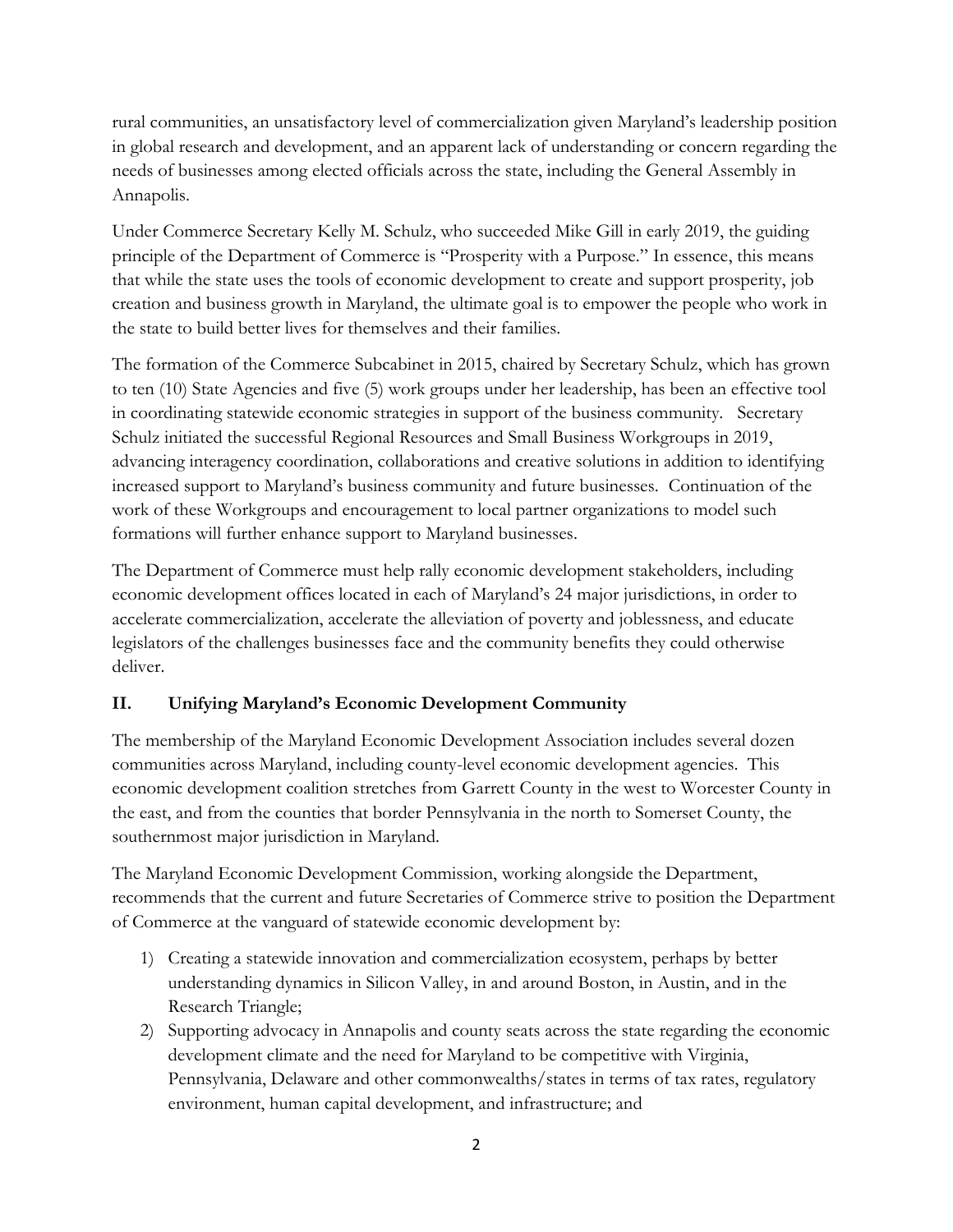3) Maximizing coordination in terms of identifying key industries, making appeals to expanding businesses, and addressing community needs in the wake of business closures and/or layoffs.

To a certain extent, the Department of Commerce is already fulfilling this role, and the success of the Commerce Subcabinet collaborations can serve as a blueprint for uniting economic development partners throughout the state. It is clear that much work remains to be done, including stronger advocacy on behalf of the state's business community and entrepreneurs.

The Secretary of Commerce's listening tours represent a positive start. Much information has been gleaned regarding the aspirations of communities as well as their numerous challenges such as workforce, broadband access, transportation, and other issues.

These sessions have revealed Talbot County's desire to spawn an aquaculture industry, Carroll County's desire to build upon its already impressive manufacturing base, Washington County's intense competition with communities in West Virginia, and the fragility of the Eastern Shore's agrarian sector.

The goal must be to broaden this information into a comprehensive effort to act coherently on behalf of the state's citizenry both locally and statewide. It will only be through concerted action led by the Department of Commerce that the State of Maryland will achieve its full economic development potential, which will be manifested in the form of more patents awarded, greater venture capital investment, more initial public offerings, lower unemployment, more jobs with clear career pathways, a larger middle class, profitable farms, thriving cities, and higher median household incomes.

## **III. Recommendations**

In light of these considerations, the members of the Maryland Economic Development Commission, working alongside the Department of Commerce, recommend that:

- 1) The Department of Commerce organize a series of discussions featuring all of the state's economic development agencies to fashion comprehensive strategies focused on innovation and commercialization ecosystem development and business climate advocacy;
- 2) Regular outreach be established that allows heads of economic development agencies discuss specific opportunities and subjects of interest or to voice their concerns to the Department of Commerce regarding emerging challenges; and
- 3) The Department of Commerce initiate a process to gather ideas and information from each economic development agency in Maryland regarding a strategy for each upcoming General Assembly session, establishing advocacy roles for each agency in the process.
- 4) Promote the impact of Commerce programs through outreach to local economic development partners and businesses and encouraging business and partners to advocate for economic development tools and programs.